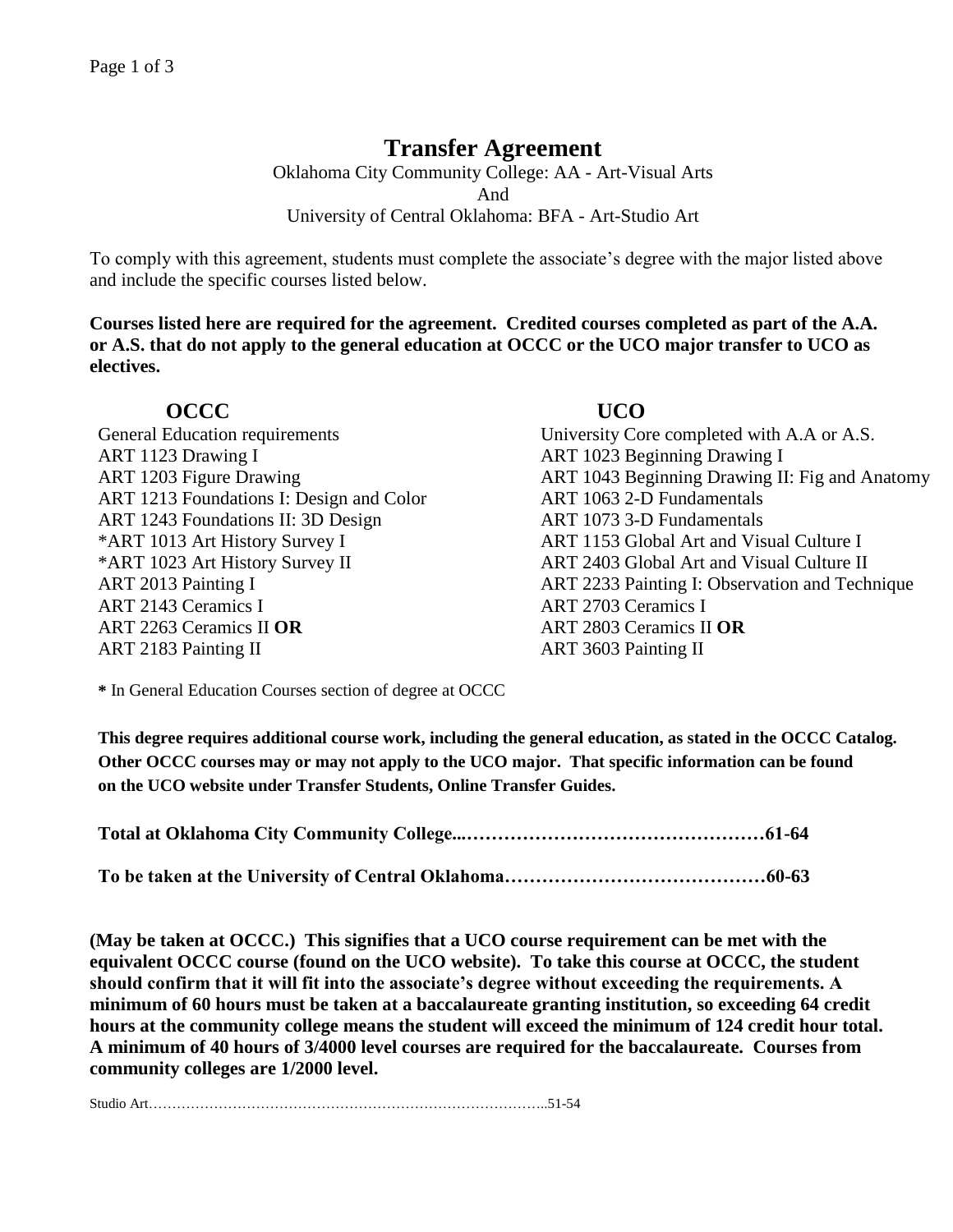# Required Foundation Courses.............................................................. 9

ART 1083 Color<br>ART 2903 Found

2903 Foundation Seminar

ART 3513 Contemporary Art and Visual Culture

Students must successfully complete the Foundation Seminar class with at least a "C" and achieve an average of at least 2.75 in foundation courses before enrollment in any upper division courses.

Studio Area of Emphasis Courses…………………………………….12-15 (12 for areas 1or 4) or (15 for areas 2, 3, 5, or 6) **Select 15 hours from one of the following six areas**. \*ART 4600 Studio Art may be taken for a maximum of six credit hours.

|      | Area 1: Ceramics    |                                                            |
|------|---------------------|------------------------------------------------------------|
|      |                     | ART 2703 Ceramics I                                        |
| ART  | 2803                | Ceramics II (May be taken at OCCC.)                        |
| ART  | 3173                | Ceramics III                                               |
| ART  | 4263                | Ceramics IV                                                |
| ART  | 3990                | <b>Advanced Topics</b>                                     |
| *ART | 4600                | Studio Art                                                 |
| ART  | 4900                | Practicum in Art                                           |
|      | Area 2: Drawing     |                                                            |
| ART  | 2103                | Drawing III: Contemporary Practices                        |
| ART  | 3113                | Intro to Printmaking                                       |
| ART  | 3323                | Intaglio                                                   |
| ART  | 3413                | Mixed Media I                                              |
| ART  | 3503                | Drawing IV: Special Topics                                 |
| ART  | 4283                | Drawing V: Drawing as Professional Practice                |
| ART  | 3990                | <b>Advanced Topics</b>                                     |
| *ART | 4600                | Studio Art                                                 |
| ART  | 4900                | Practicum in Art                                           |
|      |                     | Area 3: Jewelry and Metalsmithing                          |
| ART  | 3463                | Jewelry & Metalsmithing I                                  |
| ART  | 3723                | Metalsmithing I                                            |
| ART  | 4403                | Jewelry I                                                  |
| ART  | 4533                | Metalsmithing II                                           |
| ART  | 4563                | Jewelry II                                                 |
| ART  | 3990                | <b>Advanced Topics</b>                                     |
| *ART | 4600                | Studio Art                                                 |
| ART  | 4900                | Practicum in Art                                           |
|      | Area 4: Painting    |                                                            |
| ART  | -2233-              | Painting I: Observation and Technique                      |
| ART  | 3603                | Painting II: Surface and Technique (May be taken at OCCC.) |
| ART  | 3623                | Painting II: Figurative Painting                           |
| ART  | 4153                | <b>Advanced Painting: Serial Development</b>               |
| ART  | 3990                | <b>Advanced Topics</b>                                     |
| *ART | 4600                | Studio Art                                                 |
| ART  | 4900                | Practicum in Art                                           |
|      | Area 5: Photography |                                                            |
| ART  | 1223                | Black and White Photography                                |
| ART  | 2223                | Black and White Photography II                             |
| ART  | 3223                | Black and White Photography III                            |
| ART  | 4083                | Photographic Processing Using Non-silver                   |
| ART  | 4133                | <b>Digital Printmaking</b>                                 |
| ART  | 4633                | Advanced Silver Printing & Developing                      |
| ART  | 3990                | <b>Advanced Topics</b>                                     |
| *ART | 4600                | Studio Art                                                 |
| ART  | 4900                | Practicum in Art                                           |
|      | Area 6: Sculpture   |                                                            |
| ART  | 2633                | <b>Beginning Sculpture</b>                                 |
| ART  | 3633                | Intermediate Sculpture                                     |
| ART  | 4313                | <b>Advanced Sculpture I</b>                                |
| ART  | 4613                | <b>Advanced Sculpture II</b>                               |
| ART  | 3990                | <b>Advanced Topics</b>                                     |
| *ART | 4600                | Studio Art                                                 |
| ART  | 4900                | Practicum in Art                                           |